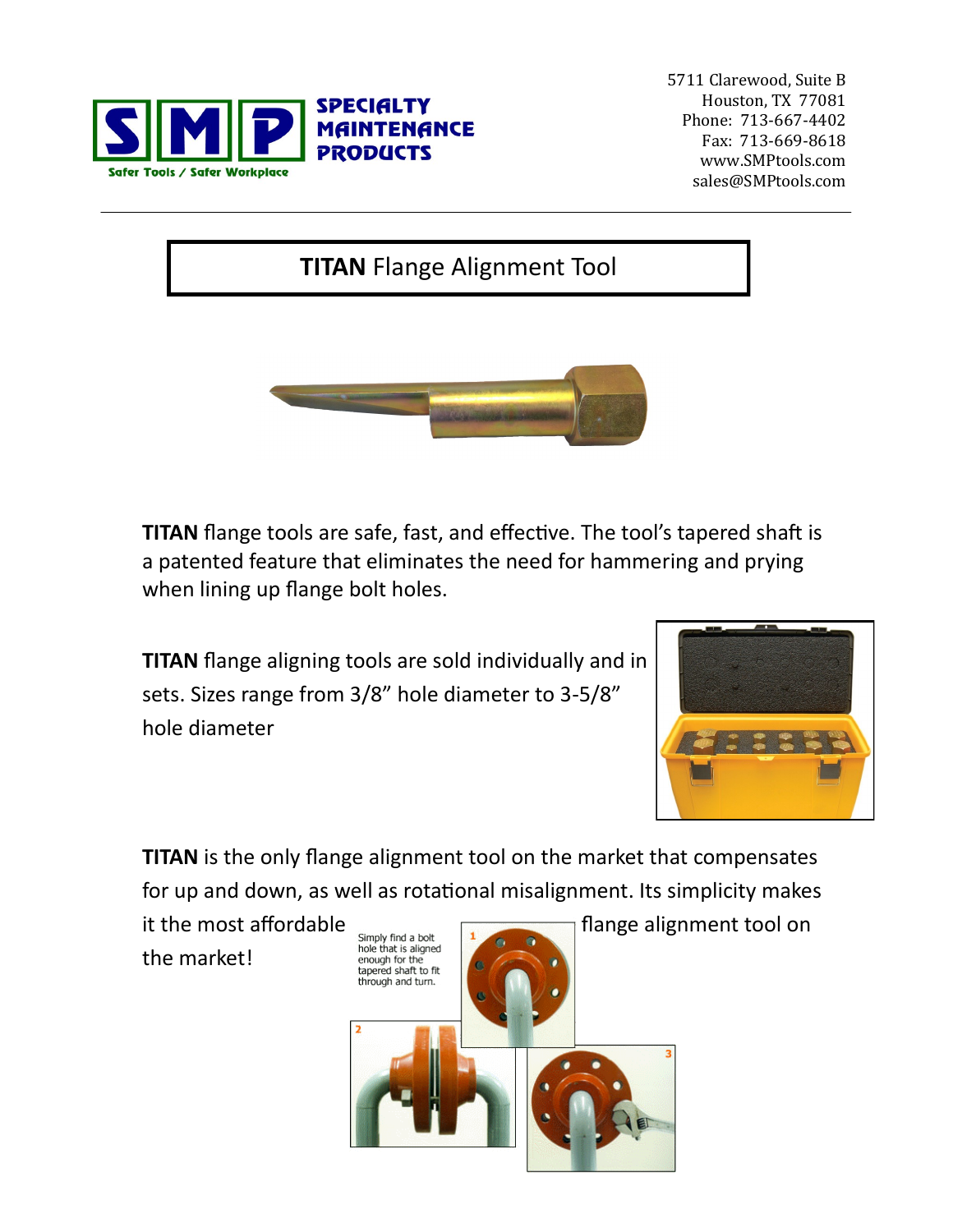

5711 Clarewood, Suite B Houston, TX 77081 Phone: 713-667-4402 Fax: 713-669-8618 www.SMPtools.com sales@SMPtools.com

| <b>TITAN</b> Flange Alignment Tool Spec Sheet |                                           |               |               |  |  |
|-----------------------------------------------|-------------------------------------------|---------------|---------------|--|--|
| <b>CATALOG</b><br><b>NUMBER</b>               | <b>BOLT</b><br><b>HOLE</b><br><b>SIZE</b> | <b>LENGTH</b> | <b>WEIGHT</b> |  |  |
| SMP-FT0                                       | 1/2"                                      | $2 - 3/8"$    | 2.25 0ZS.     |  |  |
| SMP-FT01                                      | 5/8"                                      | $2 - 34"$     | 4 0 ZS.       |  |  |
| SMP-FT02                                      | 3/4"                                      | $3-1/4"$      | 7 0 ZS.       |  |  |
| SMP-FT03                                      | 7/8"                                      | $3-1/2"$      | 11 OZS        |  |  |
| SMP-FT04                                      | 1"                                        | 4"            | 1 LB.         |  |  |
| SMP-FT06                                      | $1 - 1/8"$                                | 5"            | $1-1/2$ LBS   |  |  |
| SMP-FT08                                      | $1 - 1/4"$                                | $5 - 1/2"$    | 2 LBS         |  |  |
| SMP-FT1012                                    | $1 - 3/8"$                                | $6 - 1/4"$    | $2-7/8$ LBS   |  |  |
| SMP-FT14                                      | $1 - 1/2"$                                | $6 - 1/2"$    | $3-1/4$ LBS   |  |  |
| SMP-FT16                                      | $1 - 5/8"$                                | $7 - 1/4"$    | $4-1/8$ LBS   |  |  |
| <b>SMP-FT1820</b>                             | $1 - 3/4"$                                | $7 - 7/8"$    | $4-3/4$ LBS   |  |  |
| SMP-FT22                                      | $1 - 7/8"$                                | $8 - 3/8"$    | 7 LBS         |  |  |
| SMP-FT2426                                    | 2"                                        | 9"            | $6-5/8$ LBS   |  |  |
| SMP-FT30                                      | $2 - 1/8"$                                | 12"           | 10-3/8 LBS    |  |  |
| SMP-FT34                                      | $2 - 3/8"$                                | $13 - 1/4"$   | 13-1/8 LBS    |  |  |
| SMP-FT3642                                    | $2 - 5/8"$                                | 14"           | 16-7/8 LBS    |  |  |
| SMP-FT48                                      | $2 - 7/8"$                                | $13 - 5/8"$   | 24-3/8 LBS    |  |  |
| <b>SMP-FT5054</b>                             | $3-1/8"$                                  | 18"           | 35-7/8 LBS    |  |  |
| SMP-FT60                                      | $3 - 5/8"$                                | 20"           | 54-7/8 LBS    |  |  |

## **TITAN** Flange Aligning Tool Sets with Case

| CAT#              | 2 OF EACH SIZE                          | <b>WEIGHT</b> |  |
|-------------------|-----------------------------------------|---------------|--|
| <b>ISMP-FTS24</b> | $3/4$ ", $7/8$ " & 1"                   | 8 LBS         |  |
| SMP-FTS26         | $3/4$ ", $7/8$ ", 1", & 1-1/8"          | <b>11 LBS</b> |  |
| <b>SMP-FTS28</b>  | $3/4$ ", $7/8$ ", 1", 1-1/8, & 1-1/4""  | <b>15 LBS</b> |  |
| <b>SMP-FTS212</b> | 3/4", 7/8", 1", 1-1/8, 1-1/4", & 1-3/8" | <b>21 LBS</b> |  |
| SMP-FTS1426       | $1-1/2$ ", $1-5/8$ ", $1-3/4$ ", $2$ "  | <b>24 LBS</b> |  |